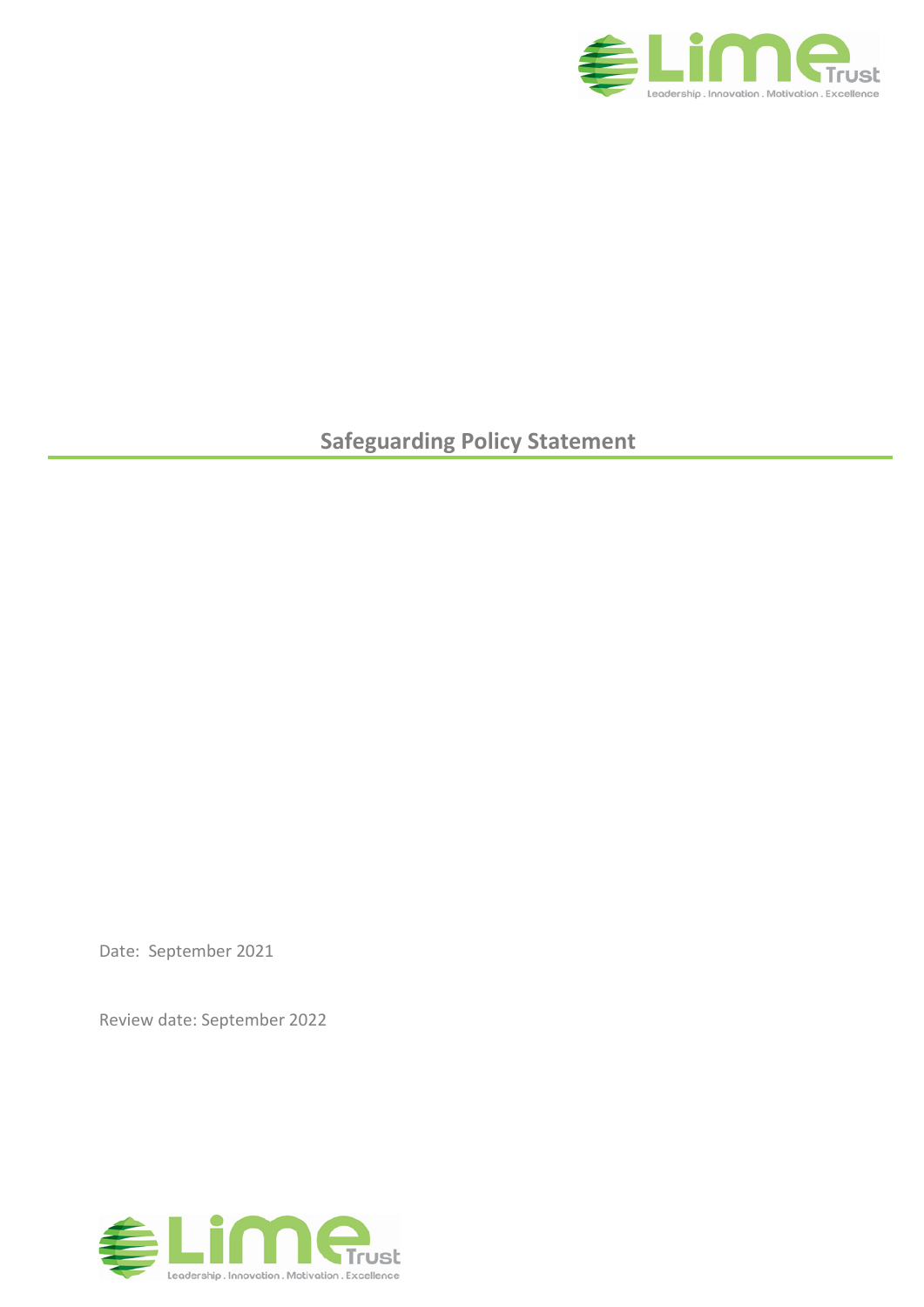**Lime Trust**

Lime Trust is founded upon four principles: Leadership, Innovation, Motivation and Excellence. It creates a sustainable group of exceptional, high-performing schools that improve life chances, and are trusted and respected in their communities. Lime Trust provides a high quality education for pupils through school-toschool collaboration, Trust direction, high challenge and support.

Along with our principles, Lime Trust has core values that are demonstrated and upheld by our pupils, employees and stakeholders. Respect for all underlines our seven core values:

| Respect                                |
|----------------------------------------|
| Equality                               |
| Self-worth                             |
| Partnership                            |
| Enjoyment                              |
| <b>Communication (a voice for all)</b> |
| <b>Trust</b>                           |

# **TRUST POLICY STATEMENT**

This purpose of this policy is to ensure that all employees of Lime Trust understand their responsibility to safeguard and minimise the risk of harm to children and young adults.

Safeguarding and promoting the welfare of children is defined for the purposes of this guidance as:

*Protecting children from maltreatment; preventing impairment of children's health or development; ensuring that children grow up in circumstances consistent with the provision of safe and effective care; and taking action to enable all children to have the best outcomes.*

- Children includes everyone under the age of 18.
- Where a child is suffering significant harm, or is likely to do so, action should be taken to protect that child. Such action might be taken under section 47 and section 44 of the Children Act 1989 Action should also be taken to promote the welfare of a child in need of additional support, even if they are not suffering harm or are at immediate risk. Such action might be taken under section 17 of the Children Act 1989.

#### **Principles**

- Lime Trust believes that safeguarding is its primary responsibility and that everyone who works in the Trust with our vulnerable young people must share this view and demonstrate the values of the Trust.
- Each Academy must follow the agreed model policy for the area for which it operates.
- Each Academy must pay due regard to the priorities, advice and guidance of its Local Safeguarding Board (LSB) and the Local Authority Designated Officer (LADO).
- Safeguarding is everybody's responsibility. Failure to ensure that all policies related to the protection of children are followed could result in dismissal.

# **The role of the school staff across the Lime Trust**

The Teachers' Standards 2012 state that teachers, including headteachers, should safeguard children's wellbeing and maintain public trust in the teaching profession as part of their professional duties.

All school staff across Lime Trust have a responsibility to provide a safe environment in which children can learn.

All school staff have a responsibility to identify children who may be in need of extra help or who are

Respect Equality Self-worth Partnership Enjoyment Communication Trust

Lime Trust Registered Office: 70-72 New Road, London, E4 8ET. Tel No: 020 8529 4979 Website: www.limetrust.org Lime Trust is a company limited by guarantee and exempt charity registered in England and Wales. CN: 09297519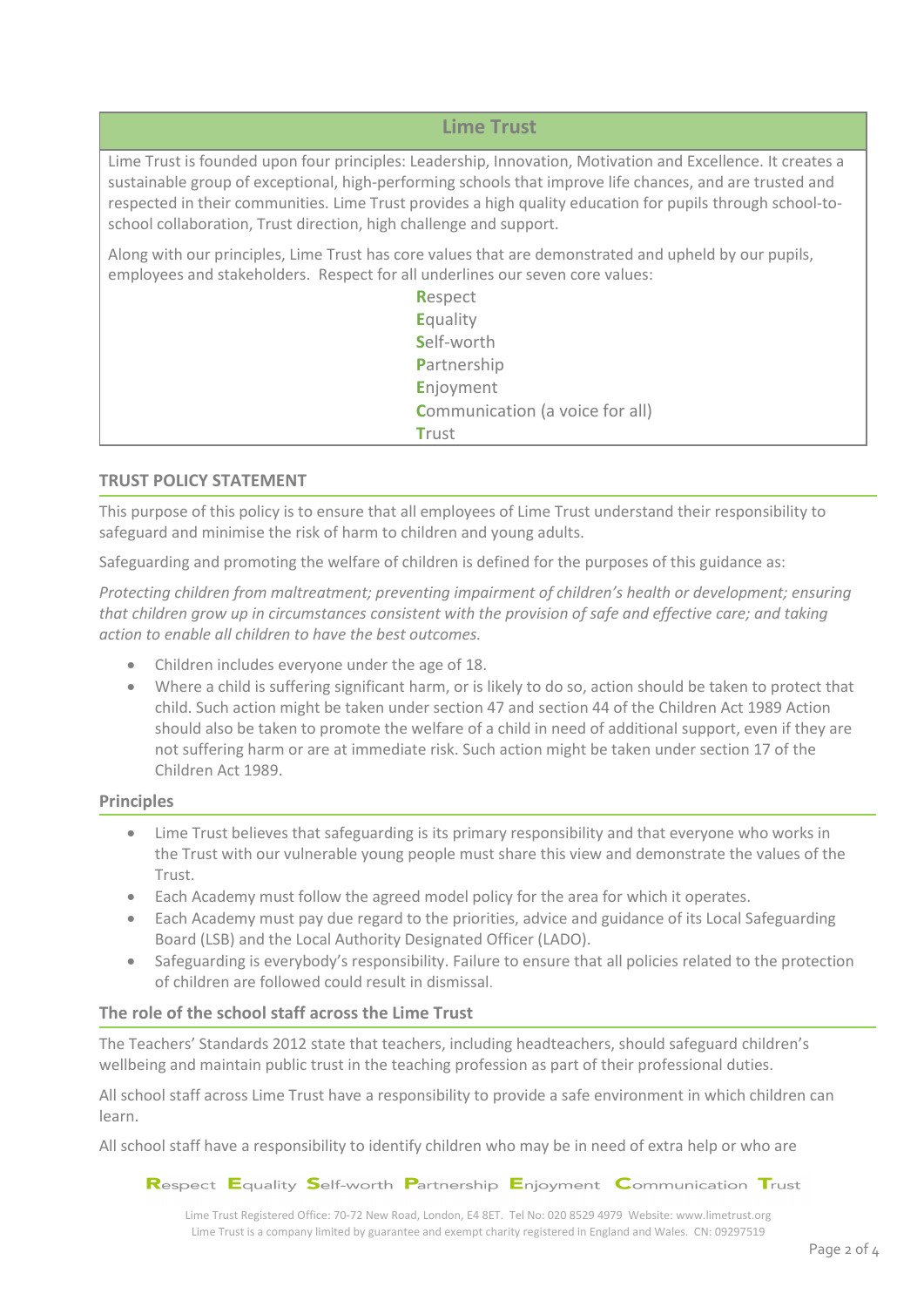suffering, or are likely to suffer, significant harm. All staff then have a responsibility to take appropriate action, working with other services as needed.

In addition to working with the designated safeguarding lead staff members should be aware that they may be asked to support social workers to take decisions about individual children.

### **What school staff across Lime Trust need to know**

All staff will be required to read section one of the 'Keeping Children Safe in Education' report and the Safeguarding policy for the school they work in annually. New members of staff will do this as part of the induction process. All staff members should be aware of systems within their school which support safeguarding including reporting systems to DSL within their schools and these should be explained to them as part of staff induction. This includes: the school's child protection policy; the school's staff Code of Conduct; and the role of the designated safeguarding lead [DSL].

All staff members should also receive appropriate child protection training which is regularly updated.

### **What school and Lime Trust staff should look out for?**

All school and Lime Trust staff should be aware of the signs of abuse and neglect so that they are able to identify cases of children who may be in need of help or protection.

All staff members are advised to maintain an attitude of 'it could happen here' where safeguarding is concerned. When concerned about the welfare of a child, staff members should always act in the interests of the child.

There are various expert sources of advice on the signs of abuse and neglect. Each area's Local Safeguarding Children Board (LSCB) should be able to advise on useful material, including training options.

Knowing what to look for is vital to the early identification of abuse and neglect. If staff members are unsure, they should always speak to the designated safeguarding lead. In exceptional circumstances, such as in emergency or a genuine concern that appropriate action has not been taken, staff members can speak directly to children's social care.

A child going missing from education is a potential indicator of abuse or neglect. School staff members should follow the school's procedures for dealing with children who go missing from education, particularly on repeat occasions, to help identify the risk of abuse and neglect including sexual abuse or exploitation and to help prevent the risks of their going missing in future. More information can be found in departmental advice about school attendance and statutory guidance about children who run away or go missing from home or care.

#### **The Lime Trust within the national context**

Lime Academy Trust is a values led Trust. Our values encourage all stakeholders to display the behaviours expected of a member of our school community.

We expect everyone to display our values of:

- Respect
- Equality
- Self-worth
- Partnership
- **•** Enjoyment
- Communication (a voice for all)
- Trust

Our policies and procedures along with daily systems and structures reflect our strong ethos of 'no harm to others'. As part of Lime Trust's commitment to safeguarding and child protection we fully support the

Respect Equality Self-worth Partnership Enjoyment Communication Trust

Lime Trust Registered Office: 70-72 New Road, London, E4 8ET. Tel No: 020 8529 4979 Website: www.limetrust.org Lime Trust is a company limited by guarantee and exempt charity registered in England and Wales. CN: 09297519